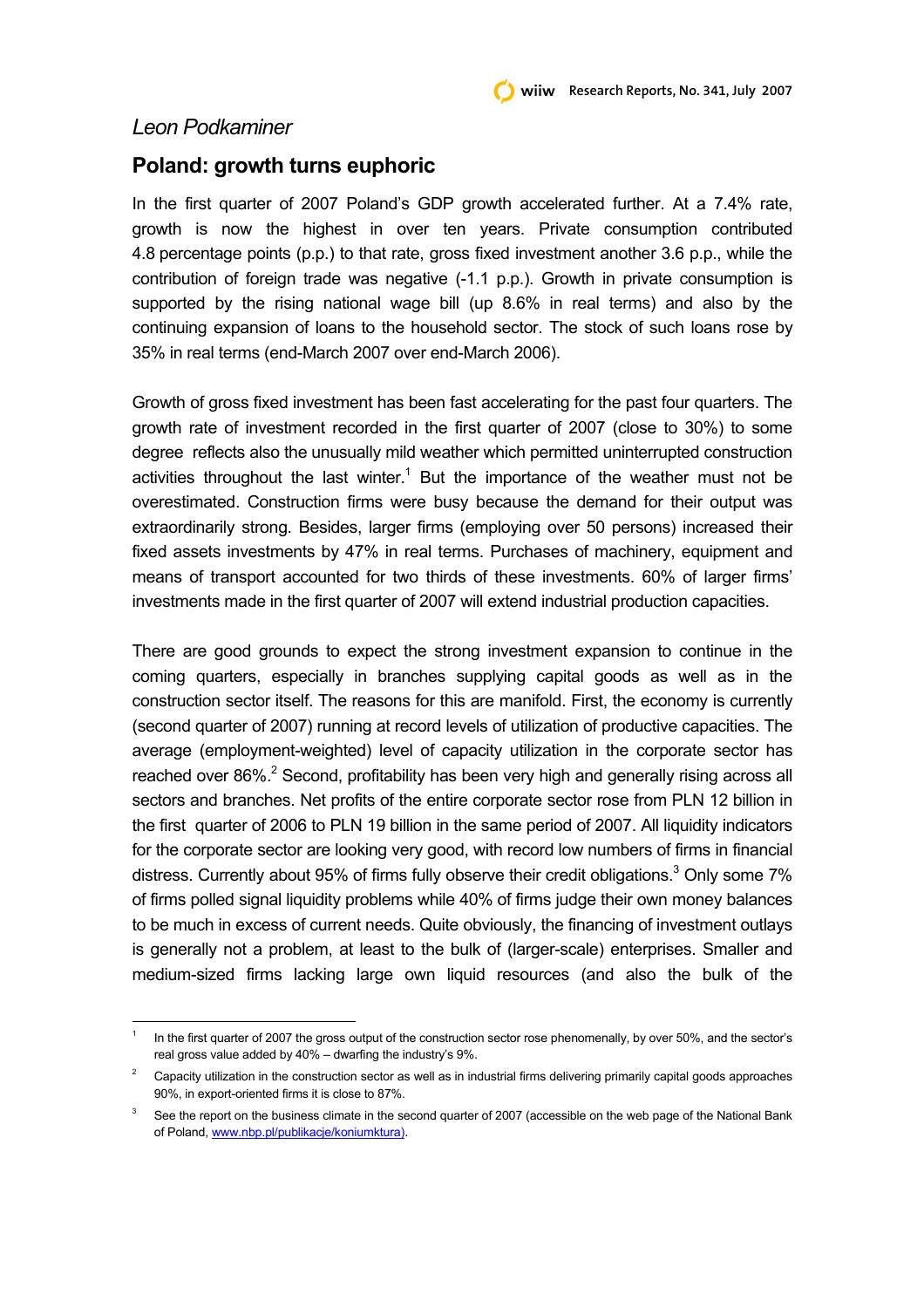construction firms) continue to have quite an easy access to cheap credit. Third, firms are generally very satisfied with the strength of demand: only about 5% of firms report insufficient demand (vs. 10% one year ago). Demand is generally expected to remain very strong. The volumes of new orders placed (also in branches supplying investment goods) are record high. All in all, the conditions for a further expansion of investment activities are highly favourable. It may be worth adding that the expansion of investment in the business sector is accompanied by strongly rising public investment into infrastructure, in part financed from EU funds.<sup>4</sup> Moreover, housing construction is entering a period of rather turbulent growth. The number of housing construction permits issued rose by over 50%, the number of dwellings under construction by 66%. The construction boom is supported by a fast rise in housing loans extended to the household sector. Within one year the stock of such loans jumped by close to 60%. No doubt the loan expansion has also been fuelling a genuine real estate price bubble in (and around) the larger urban centres.

The high levels of capacity utilization coincide with intensifying shortages of labour. A rising number of firms report difficulties in finding properly qualified employees, 28% of them report more or less permanent vacancies. Shortage of labour is quoted as a barrier to growth by about 11% of firms (up from 2% a year ago), with the construction sector (and also horticulture) suffering the most. Nearly half of the construction firms cannot find the workers needed. As even migrant workers from Ukraine become difficult to come by, some desperate employers have started recruiting workers in Central Asia. No doubt some firms' (and sectors') ambitious plans on expanding employment (and hence production) will be frustrated. The standard short-term response to the symptoms of labour shortages involves, first of all, wage hikes. So far the growth of average wages has been generally quite moderate, trailing behind the fast rising labour productivity. Only in construction did the average wage respond to the excess demand for labour, rising twice as fast as in other activities. Continuing gains in unit labour costs support low consumer price inflation. Producer price inflation is also low in most industries (except in construction). Nonetheless, as the elaborate forecasting model at the National Bank of Poland envisages the *possibility* of inflation rising to 3% by the end of 2008, the NBP decided to raise its interest rates by 0.25% in April and June.<sup>5</sup> This will push up the market interest rates. The interest rate differentials vs. the euro area (and the US dollar) will increase further – despite inflation in Poland being lower than in the US and the euro zone. This will be favouring a renewed appreciation of the Polish zloty vs. the euro and the dollar (after having weakened somewhat in the first months of 2007).

l

<sup>4</sup> Poland (jointly with Ukraine) will host the 2012 European Football Cup. This will boost additional multi-billion investments in infrastructure, stadiums, hotels etc.

<sup>5</sup> The NBP's current GDP growth rate prediction for the first quarter of 2008 ranges (with 90% probability) between about 1% and 7%. Of course, that much could be said without a recourse to any econometrics.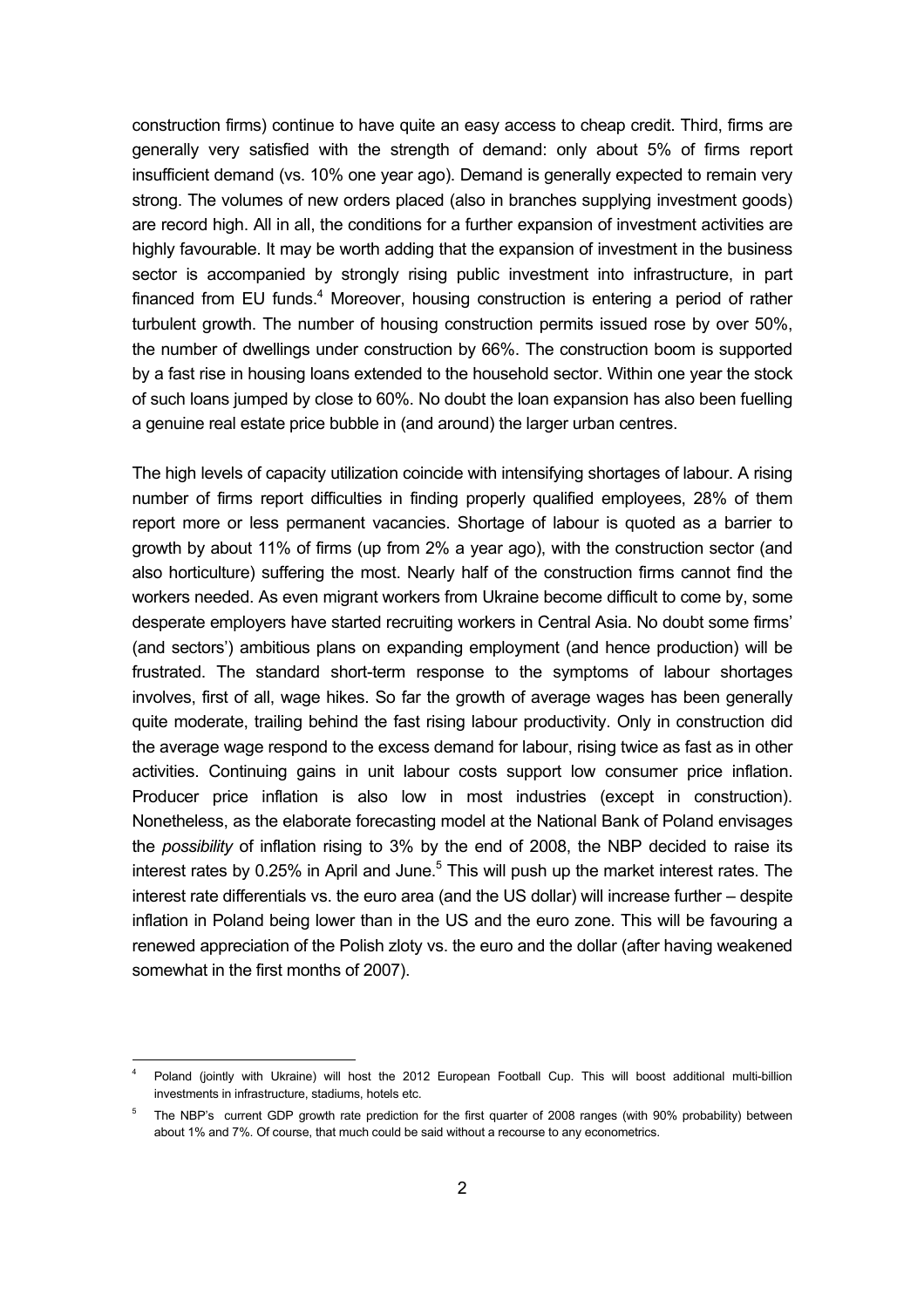Exports performed quite well in the first quarter of 2007, possibly aided by the exchange rate movements. Exporters were predominantly satisfied with the exchange rate levels. The share of unprofitable exports has been very low by historical standards (less than 5%). Things may get worse if the zloty starts strengthening again. Nevertheless, exporting firms are quite optimistic about further expansion. That optimism is well founded in a strong rise of export orders. On the import side one observes even more brisk dynamics. Generally, this is not a sign of falling competitiveness of domestic products vs. foreign imports. Rather, this is a consequence of the strong expansion of domestic demand necessitating, e.g., large imports of capital goods and other products whose domestic supply becomes insufficient.

Despite the outstanding growth performance, the public sector deficits remain quite large. Moreover, the government is bent on further cuts in taxes. This will prolong the process of fiscal consolidation. But this is not necessarily an unwelcome development as the authorities are unenthusiastic – to say the least – about the euro adoption.

Summing up, strong investment and consumption will be pulling up GDP growth in 2007-08. Trade has ceased to contribute positively to growth, though the expansion of exports will continue. Not much should happen on fiscal matters, inflation should remain moderate and the exchange rate generally stable.